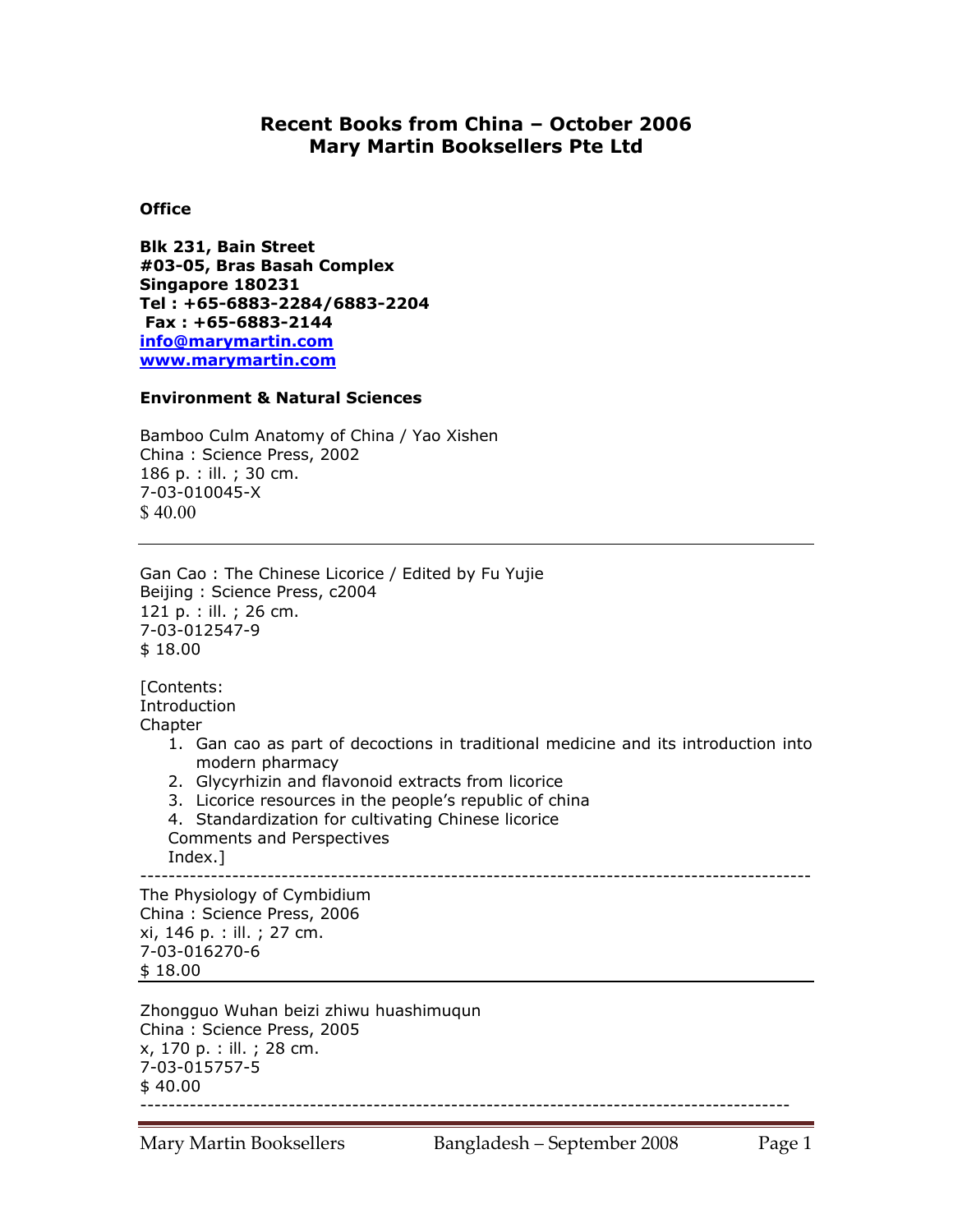Mineral Facts of China / Zhu Xun China : Science Press, 2006 x, 776 p. : maps ; 27 cm. 7-03-010203-7 \$ 90.00

[Contents: Foreword Preface **Chapter** 

- 1. Overview
- 2. Energy Mineral Resources
- 3. Metallic Mineral Resources
- 4. Nonmetallic Mineral Resources References

Postscript.]

----------------------------------------------------------------------------------------------- Reproductive Biology of Sexual Hybridization in woody plants : an atlas / LI Wendian

Beijing : Science Press, c2006 ix, 143 p. : ill. ; 27 cm. 7-03-015945-4

\$ 50.00

[Contents: Preface Acknowledgements A List of Plants

- I. Hybrido-embryology in Populus
	- 1. Development of sex organs
	- 2. The secretory stigma
	- 3. Pollen-stigma interaction
	- 4. The progamic phase
	- 5. Double Fertilization
	- 6. Development of embryo and endosperm

II.Sexual reproductive biology of distant : Hybridization in cunninghamia

- 7. Intergeneric Cross between cunninghamia and cryptomeria
- 8. Interfamilial cross between cunninghamia lanceolata and platycladus orientalis

III.Application of Cytobiological techniques for overcoming barriers to hybridization

- 9. In ovulo embryo culture in populus
- 10. Isolation of viable gametes: Towards in vitro fertilization.] -----------------------------------------------------------------------------------------------

### **Economics**

Urban Residents in Tibet : Report on the Survey of Lhugu Residents in Lhasa / Liu Hongii

China : China Intercontinental Press, 1998 76 p. : ill. ; 17 cm. 7-80113-467-2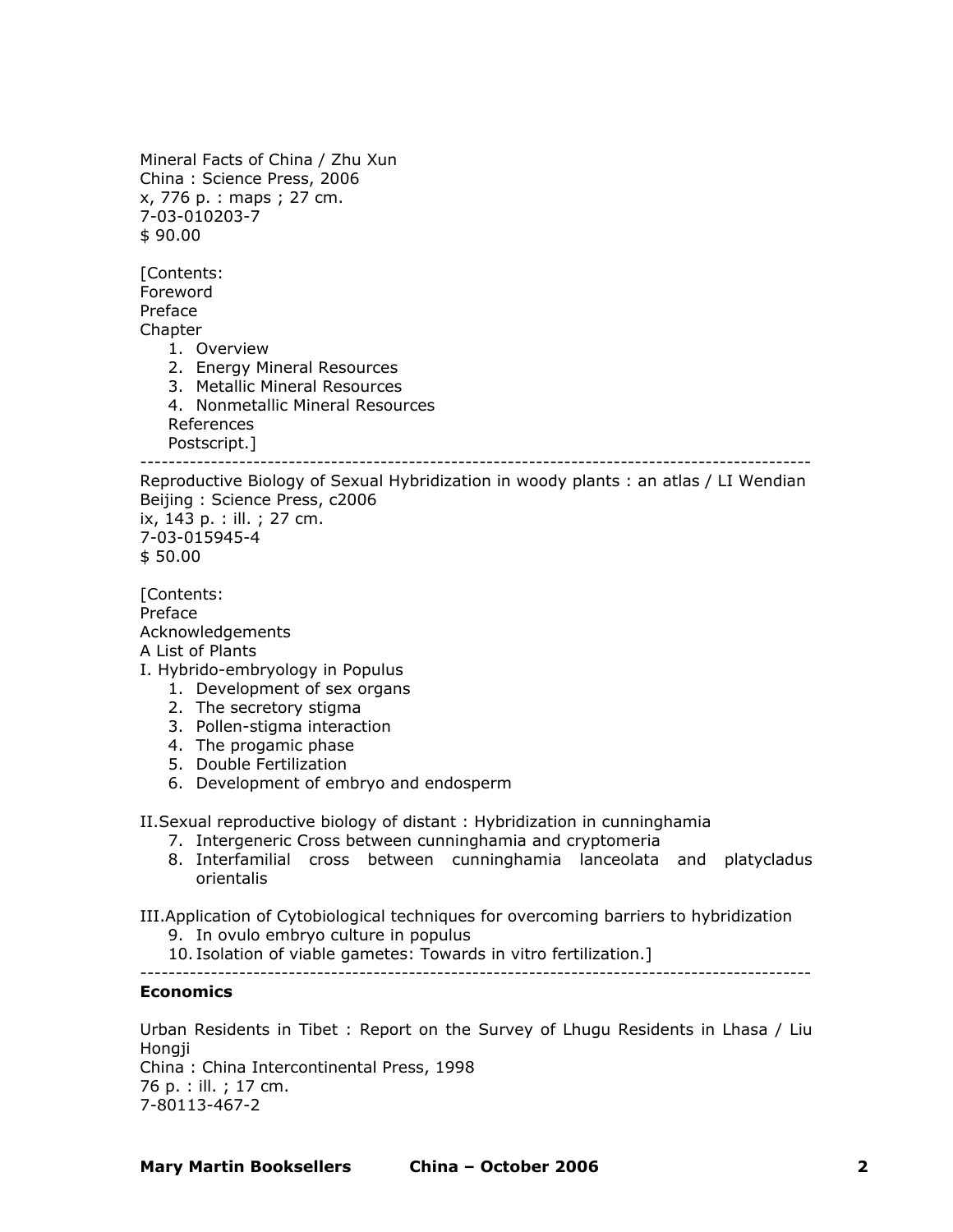\$ 10.00

[Contents: Preface Name and Geographical Location Family and Population Household Economic Life Household Religious Life Household Education Changes in Social Status and Ideology Conclusion.] -----------------------------------------------------------------------------------------------

China Human Development Report 2005 : Development with Equity China : China Translation & Publishing Corporation, 2005 177 p. : maps; 31 cm. 7-5001-1464-8 \$ 20.00

[Contents:

Abstract **Chapter** 

- 1. Development and equity: the state of human development and the conceptual framework
- 2. The State of equity in China: Income and Wealth distribution
- 3. The state of equity in china: Opportunities and capabilities
- 4. The state of equity in china: social security and public expenditure
- 5. Goals & Policy recommendations.]

China Energy Report (2006) : Strategy and Policy Research China : Science Press, 2006 xv, 304 p. : ill. ; 28 cm. 7-03-017002-4 \$ 20.00

[Contents: Preface **Chapter** 

- 1. Review of Energy Development in China
- 2. Relationship between quantity and Structure in China's Energy Economy
- 3. Analysis and Forescasting of Energy Supply and Requirement in China
- 4. Fluctuations in Oil Markets and Policy Study
- 5. Energy, Environment and CO2 Abatement in China
- 6. Strategic Oil Reserves and National Energy Security
- 7. Energy Technology and its Policy
- 8. China Energy Outlook

References.]

-----------------------------------------------------------------------------------------------

### **History**

Shanghai Remembrances S.L. : S.N., 2006 153 p. : ill. ; 24 cm. 7-5322-4773-2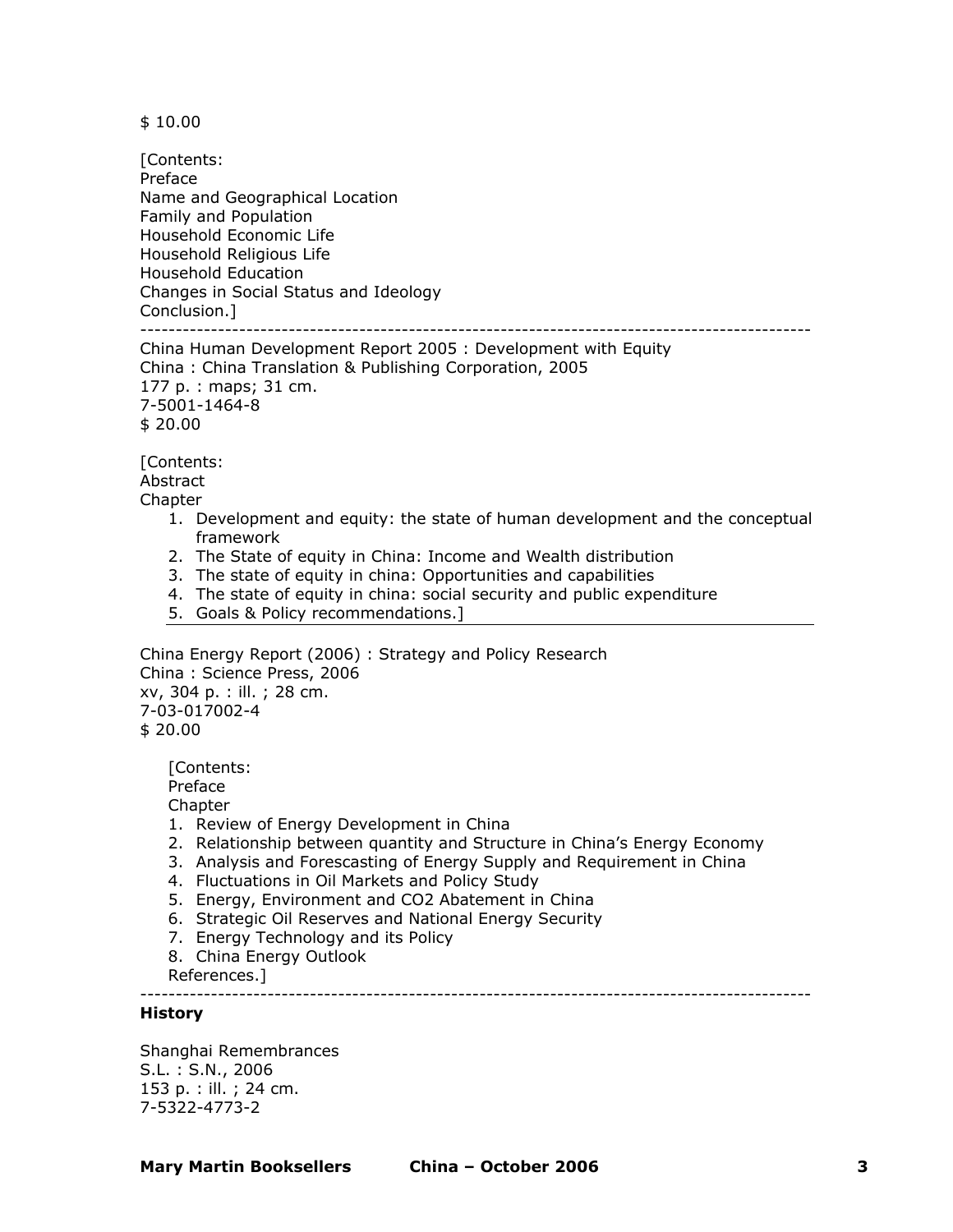\$ 18.00

[Contents:

**Chapter** 

- 1. The old town
- 2. The concessions
- 3. The Bund
- 4. Commer & Industry
- 5. City construction
- 6. Cultural Prosperity]

-----------------------------------------------------------------------------------------------

The Jews in Shanghai / Edited by Pan Guang China : Shanghai Pictorial Publishing House, 2005 150 p. : ill. ; 31 cm. Includes Bibliography. 7-80685-502-5 \$ 40.00 [Contents: Foreword for the 2005 Edition Preface for the 1995 edition The formation and development of the Jewish community in shanghai Haven for holocaust victims from nazi Europe The jewish life in shanghai The Bridge for continuous development of traditional friendship between the Chinese and jewish people Jews in shanghai: A hot topic of academic research and public interest **Notes** Bibliography Acknowledgments for 1995 edition Postscript for the updated edition of 2005.] ----------------------------------------------------------------------------------------------- Old Photos of Wuhan China : People's Fine Arts Publishing House, 1999 130 p. : ill. ; 27 cm. China Famous City Centenary 7-102-02126-7 \$ 20.00 [Contents: A City Nearby the Yangtze River Transportation of three towns "An Oriental Chicago" Titbits of all trades First Uprising District "The Revolutionary Hankou" "Guard the Great Wuhan City" Customs of the old city Sketches of the places of Interests of Wuhan.] ----------------------------------------------------------------------------------------------- Old Fashions of Guangzhou

China : People's Fine Arts Publishing House, 1998 112 p. : ill. ; 27 cm.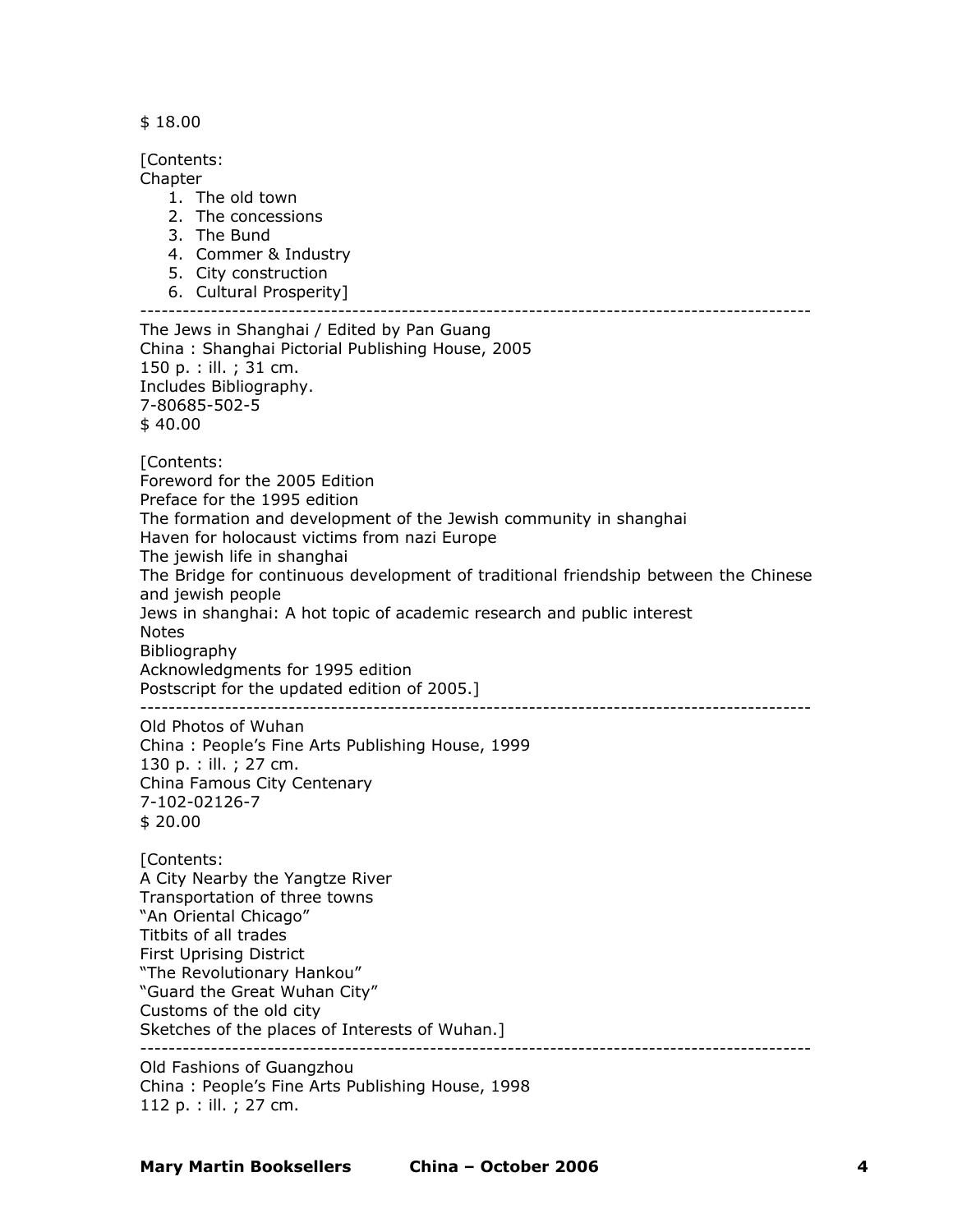China Famous City Centenary 7-102-01727-8 \$ 18.00 [Contents: Preface The South china Metropolis Medical Services and Education Scenic Spots and Historical sites Folkloric Features.] ----------------------------------------------------------------------------------------------- Old Fashions of Nanjing China : People's Fine Arts Publishing House, 1998 114 p. : ill. ; 27 cm. China Famous City Centenary 7-102-01061-3 \$ 15.00 ----------------------------------------------------------------------------------------------- Old Photos of Beijing China : People's Fine Arts Publishing House, 1997 216 p. : ill. ; 27 cm. China Famous City Centenary 7-102-01104-0 \$ 15.00 [Contents: The city walls of Beijing The central Axis of the city Streets and lanes in the city proper Scenic sports inside and outside the city Temples and churches Changdian (factory grounds) and tianqiao (Heavenly bridge) Shops, pedlars and handicrafts Wedding and Funeral rites and folk customs.] ----------------------------------------------------------------------------------------------- Old Fashions of Taiyuan China : People's Fine Arts Publishing House, 2000 113 p. : ill. ; 27 cm. China Famous City Centenary 7-102-02259-X \$ 18.00 [Contents: Preface Ancient city of Taiyuan Winds and Clouds of modern times Shanxi Merchants all over the nation Key Industrial city Metropolitan civilization National Resistance against Japanese invasion Riding on the crest of success Local customs in Bingzhou Scenic Spots and Historic Sites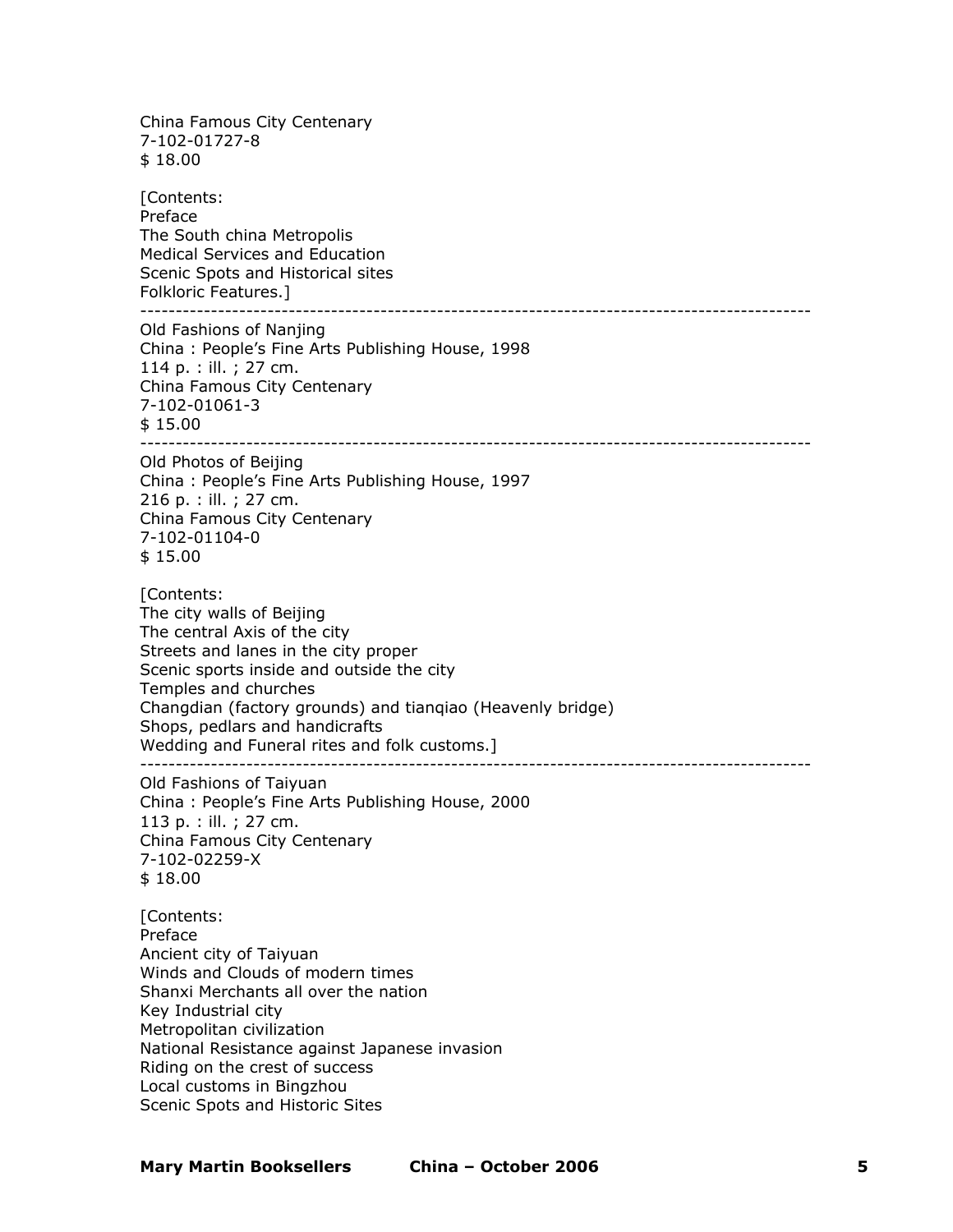Postscript.]

----------------------------------------------------------------------------------------------- Old Photos of Qingdao China : People's Fine Arts Publishing House, 2004 132 p. : ill. ; 27 cm. China Famous City Centenary 7-102-02843-1 \$ 20.00 [Contents: Preface Part 1 – Review of the Past Part 2 – Jiaozhou Bay and Qingdao Part 3 – The Port and the Jiaoji Railway Part 4 – A Glimpse of the Streets in Qingdao Part 5 – Social Customs Part 6 – Factories in Qingdao Part 7 – Sketches of the Rural Areas of Qingdao Part 8 – Ports and Culture Part 9 – Architecture Part 10 – Life of the Qingdao People Part 11 - Scenic Spots in Qingdao.] ----------------------------------------------------------------------------------------------- Old Photos of Jinan China : People's Fine Arts Publishing House, 2001 126 p. : ill. ; 27 cm. China Famous City Centenary 7-102-02381-2 \$ 20.00 [Contents: Preface : Recall old Jinan Scenic Spots & Historical Resorts Natural and Unrestrained Resorts All Vocations Jinan Massacre Societ in one century Postscript.] ----------------------------------------------------------------------------------------------- Old Photos of Harbin China : People's Fine Arts Publishing House, 2000 131 p. : ill. ; 27 cm. China Famous City Centenary 7-102-02219-0 CNY. 120.00 [Contents: Small Town on the Border Water and Road Transportation Changes in the city and village International Dock Architecture

Churches and Temples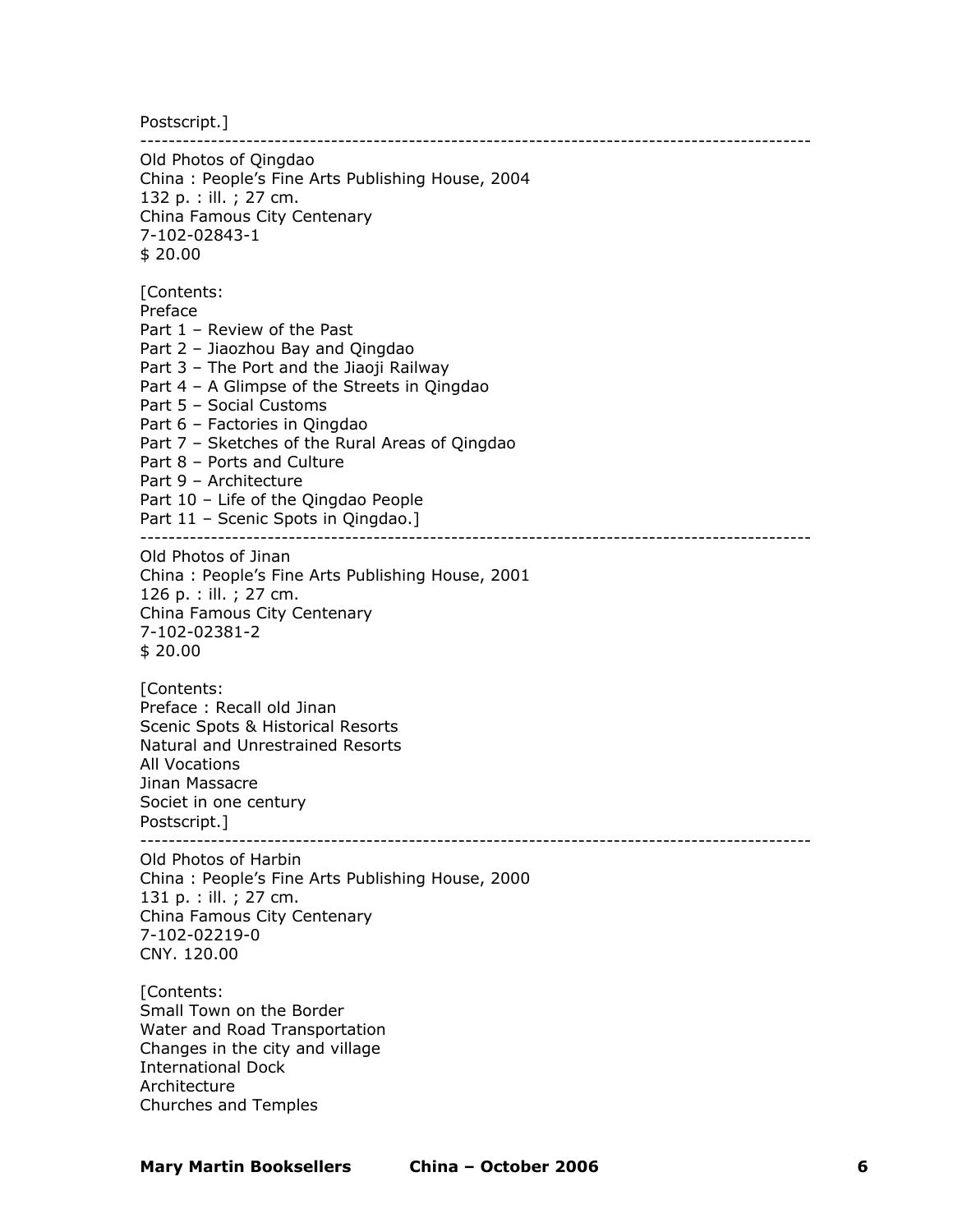The Culture Station Industry, Commerce and Government Folk Customs History.] -----------------------------------------------------------------------------------------------

Old Fashions of Chongqing China : People's Fine Arts Publishing House, 1998 119 p. : ill. ; 27 cm. China Famous City Centenary 7-102-01832-0 CNY. 100.00 -----------------------------------------------------------------------------------------------

Old Fashions of Dalian China : People's Fine Arts Publishing House, 2004 149 p. : ill. ; 27 cm. China Famous City Centenary 7-102-02139-9 \$ 20.00

[Contents: Scenery of Dalian Lushun Occupied by the Enemy Suffered from Another calamity Harbors and Workshops Streets and Lanes in the City Temples and Churches Folk Customs and Social Modes Wedding and Funerals.]<br>---------------------------------------------------------------------------------------------------------------------------

Old Photos of Changchun China : People's Fine Arts Publishing House, 2003 132 p. : ill. ; 27 cm. China Famous City Centenary 7-102-02755-9 \$ 20.00

[Contents: Preface Past

- 1. The Cityis Survey
- 2. Government Office Building
- 3. Culture, Education and Hygiene
- 4. Scenery and historical remains traces
- 5. Folk Custom.

-----------------------------------------------------------------------------------------------

Old Photos of Changsha China : People's Fine Arts Publishing House, 2001 132 p. : ill. ; 27 cm. China Famous City Centenary 7-102-02375-8 \$ 20.00

[Contents: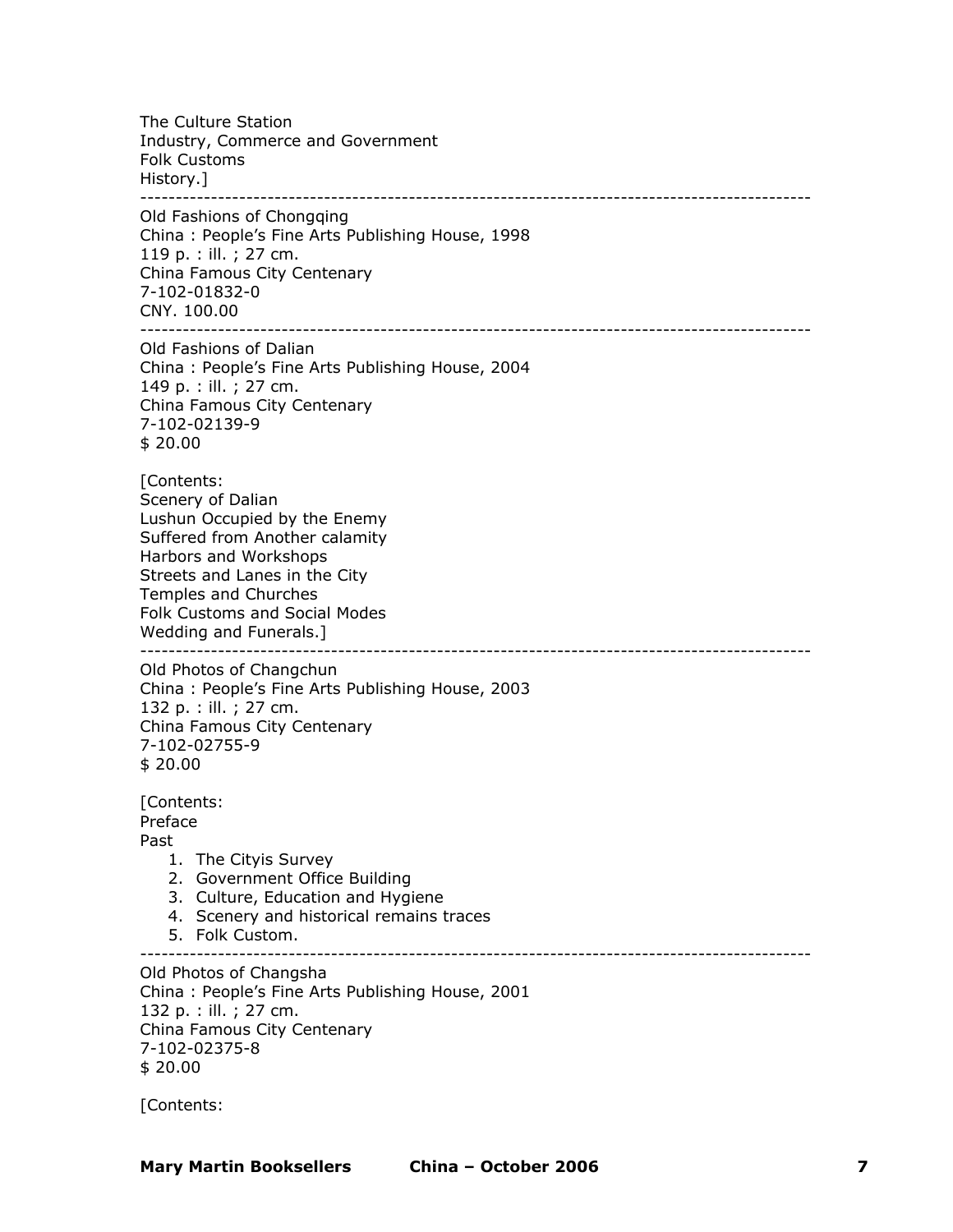Preface : A History view of Changsha Part 1 – An old city with the Xiang River flowing through Part 2 – Opening of the ports in the late Qing Dynasty Part 3 – Municipal engineering, transportation and expansion of the old city Part 4 – The development of industry, commerce and trade Part 5 – The development of the local educational undertaking Part 6 – The flourishing cultural, sports and medical undertakings Part 7 – Gardens, temples and places of historical interests Part 8 – The lives of the general public and local folklore Part 9 – The greatness of the talented people lends glory to Hunan Province Part 10 – The changes of the times since the revolution of 1911. ----------------------------------------------------------------------------------------------- Witness to Tibet : News Reports on Tibet China : New Star Publishers, 2003 497 p. : ill. ; 22 cm. 7-80148-550-5 \$ 20.00 ----------------------------------------------------------------------------------------------- Eyewitnesses to 100 Years of Tibet / Zhang Xiaoming China : China Intercontinental Press, 2005 238 p. : ill. ; 22 cm. 7-5085-0816-5 \$ 18.00 [Contents: 1. Tibet: What is mysterious and what is no longer mysterious / Li Youyi 2. Recollections on Wu Zhongxin' Presiding over the ceremony for the enthronement of the 14<sup>th</sup> dalai lama / Shazha Gandain Bangug 3. The whole story of the Tibetan commercial delegation sent to visit the united states and Britain / Zhougu 4. Human rights in old and new Tibet / Chabai Cedain Puncog 5. How did the 9<sup>th</sup> panchen erdeni leave for the hinterland? / Kongsa Yedog 6. Following the living Buddha sharicang to Tibet / Wang Derong 7. The peaceful liberation of Tibet I Experienced in 1951 / Puncog Zhaxi 8. Report on escorting the 10<sup>th</sup> panchen erdeni back to Tibet / Ya Hanzhang 9. Truth of the March 10 event of 1959 / Ngapoi Ngawang Jigmei 10. Plunging Into the Democratic reform in Kaisum Manor of Shannan / Lin Tian.] ----------------------------------------------------------------------------------------------- Western Civilization with Chinese Comparisons [with CD] / John G. Blair China : Fudan Press, 2006 150 p. : maps; 22 cm. 7-309-05011-8 \$ 12.00 ----------------------------------------------------------------------------------------------- Tibetan Herdsmen : Survey Report on No.5 Village in Yuqag Township of Amdo County / Zhagyai China : China Intercontinental Press, 1998 75 p. : ill. ; 18 cm. 7-80113-463-X \$ 10.00 [Contents: Chapter 1 – Amdo Tribe and Its Organizational Structure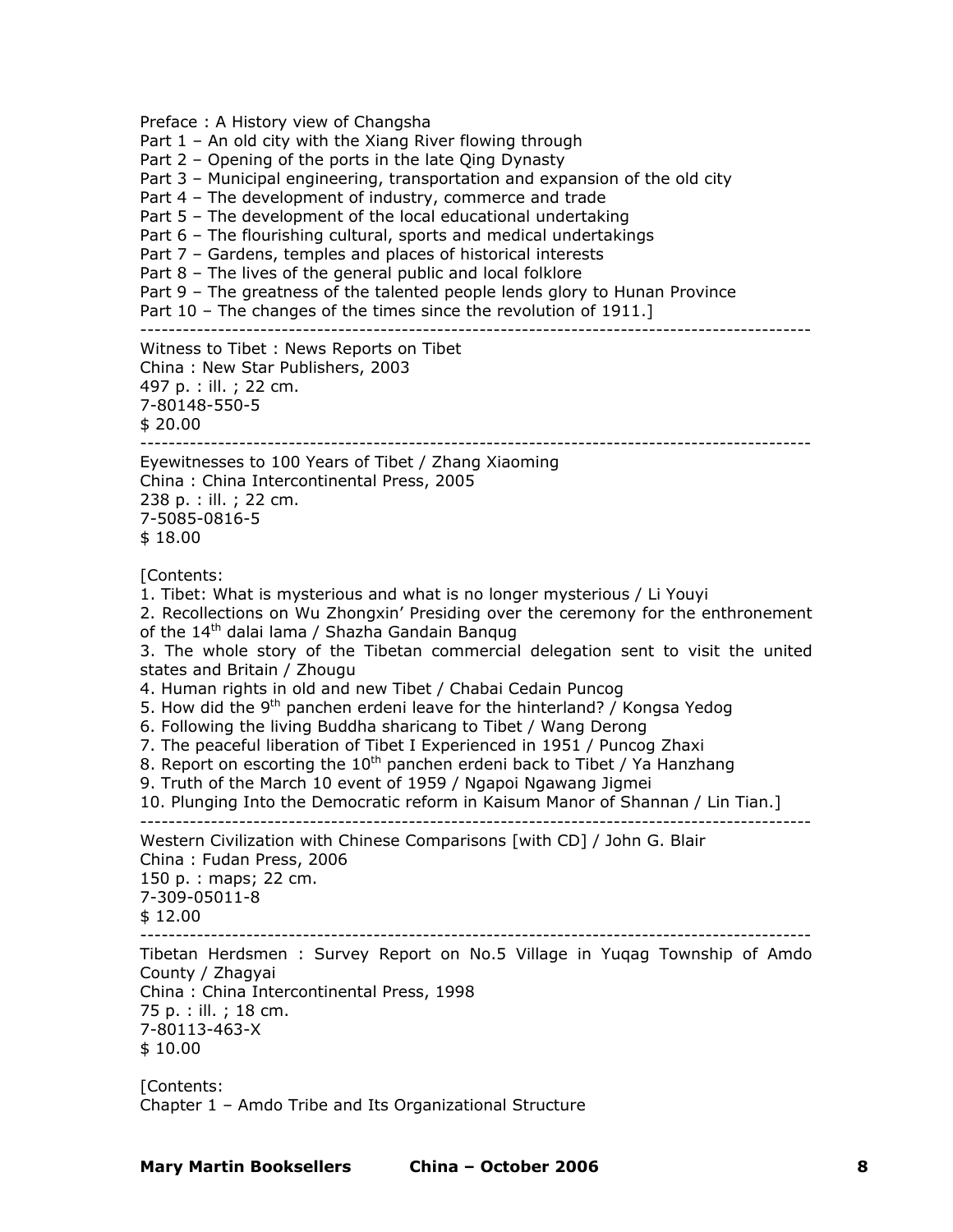Chapter 2 – Pasture and Livestock

Chapter 3 – Heavy Corvee and Tax

Chapter 4 – Serf Workers and Livestock Owners

Chapter 5 – Yesterday's Serf Workers, Today's Hosts

Chapter 6 – Tortuous Path of Progress

Chapter 7 – Wise Policies Bring about a New Life

Chapter 8 – A Well-to-Do Life

Chapter 9 – Changes of Outlooks

Chapter 10 – Social Cells – Families

Chapter 11 – Women in Tibet

Chapter 12 – Marriage

Chapter 13 – Race Meeting on the Grassland.]

-----------------------------------------------------------------------------------------------

Extraordinary Records of History : Selected Works of Photojournalist / Qi Guanshan China : Central Party Literature Publishing House, 2006 400 p. : ill. ; 35 cm. 7-5073-2110-X \$ 220.00

[Contents:

Preface : The Personification of Mission and Duty / Shao Hua

Biography of Mr. Qi Guanshan / He Zhuoxin

Chapter 1 – Seasoned through Fires and Fighting in Wars

Chapter 2 – Capturing the Charisma of Great leaders

Chapter 3 – Truthfully Recording the Actual Events in the Initial Period of the People's Republic

Chapter 4 – Re-trekking the Long March Route

Appendices

The comprehension of Beauty – Shallow comments on Qi Guanshan's Landscape Photos / Sun Guiqin

Recollections of My father Qi Guanshan / Qi Wen

Photographers' comments / Jaing Qisheng

Epilogue Unfathomable love between Father and Son / Tao Siliang.]

-----------------------------------------------------------------------------------------------

#### **Literature & Linguistics**

Nominal Constructions beyond IP and their Initial Restructuring in L2 Acquisition / Zheng Chao China : Science Press, 2004 xvi, 265 p. ; 22cm. 7-03-014411-2 CNY 40.00

[Contents: Preface Acknowledgements **Abstract** 

Chapter 1 – Introduction to Nominal Constructions beyond IP

Chapter 2 – Previous Research on Different Nominal Constructions beyond IP

Chapter 3 – Beyond – IP Nominal Constructions and Second Language Acquisition

Chapter 4 – Conceptual Framework

Chapter 5 – Empirical Exploration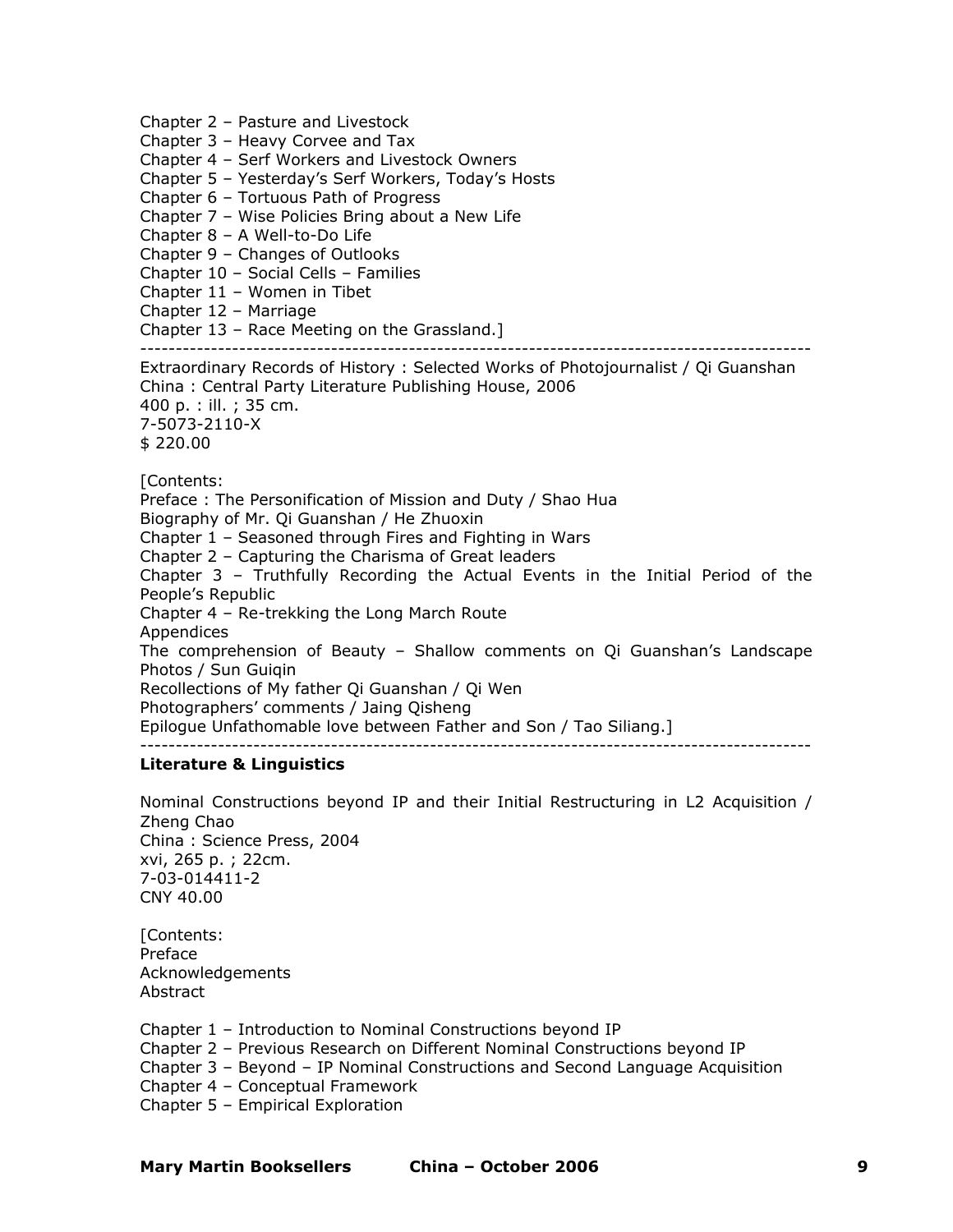Chapter 6 – General Discussion Notes References Appendices List of Tables.]

-----------------------------------------------------------------------------------------------

Sense Differentiation and Description : A Cognitive Semantic Study on Polysemous Words / Tian Bing China : Science Press, 2004 xxii, 347 p. ; 22 cm. 7-03-014840-1 \$ 10.00

[Contents: Foreword Preface Acknowledgements Abstract List of Figures and tables List of abbreviations

- 1. Introduction
- 2. Word Meaning and Polysemy
- 3. Sense Identification and Distinction in Lexicography
- 4. Semantic Structure of Polysemous Words
- 5. Semantic Change and Sense Generation
- 6. A Lexicography-oriented Model for Sense Demarcation
- 7. Sense Demarcation of Polysemous Verbs: the Case of Da
- 8. Semantic Networks of Da in Lao She's and Cao Xueqin's Mind

9. Conclusions Bibliography Author Index Subject Index.]

-----------------------------------------------------------------------------------------------

A Study of Chinese Learners' Interlanguage Knowledge of the English Articles / Zhou Baoguo China : Science Press, 2006 xi, 193 p. ; 22 cm. 7-03-017100-4  $$10.00$ [Contents: Forword Abstract Acknowledgements List of Tables Chapter 1 – Introduction Chapter 2 – Chinese learners' interlanguage knowledge of the English articles: A preliminary study Chapter 3 – Literature review Chapter 4 – Study 1 Chapter 5 – Study 2 Chapter 6 – Study 3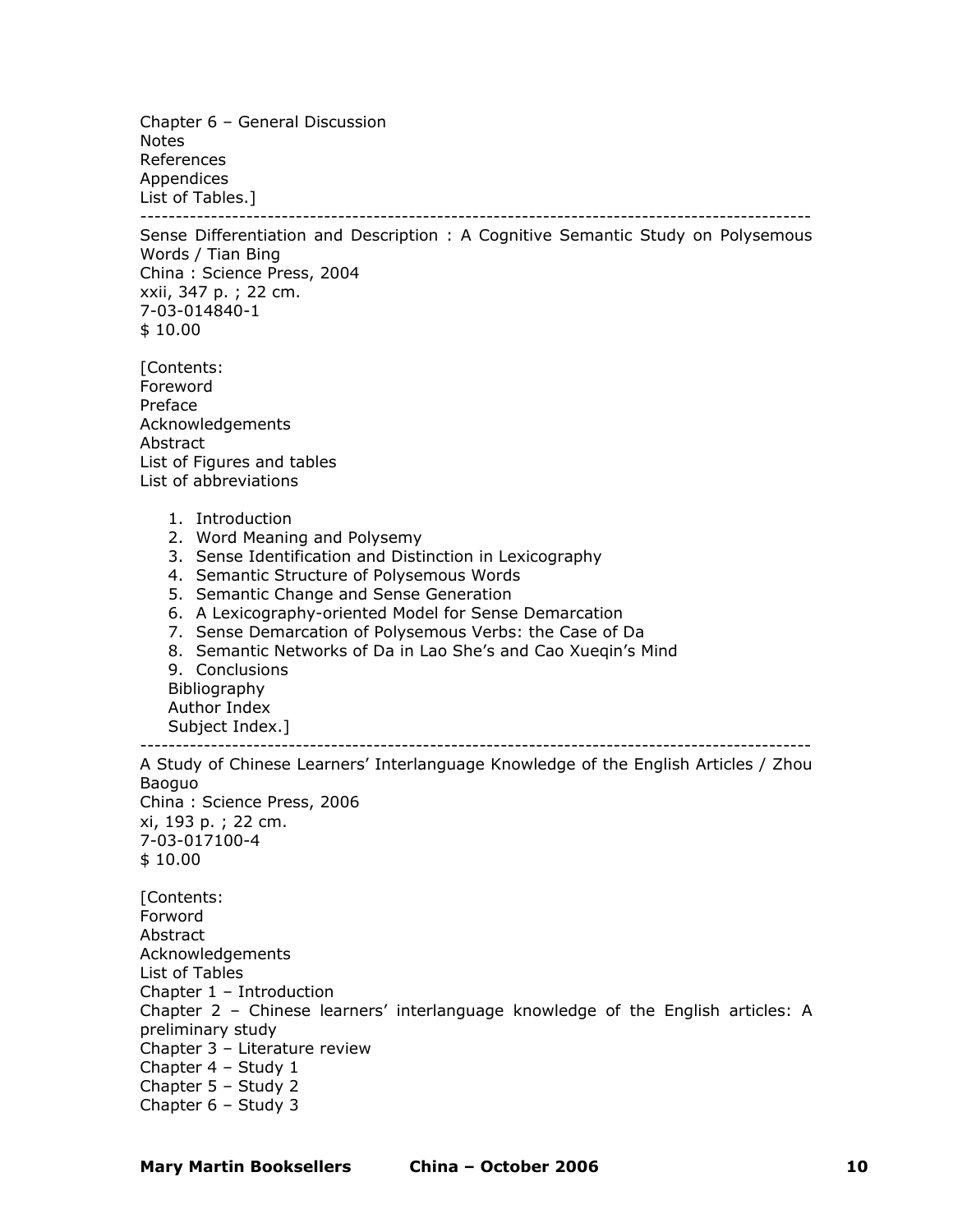Chapter 7 – General discussion and conclusion Appendix References.] -----------------------------------------------------------------------------------------------

Comparative Literature : East and West : Autumn/Winter 2005, Vol.7, No.1 China : Sichuan University Press, 2006 223 p. ; 23 cm. 7-5614-3324-7 \$ 20.00

[Contents: International Perspectives Cross-Civilization Studies Chinese American Literary Writings Cultural Critique Comparative Studies Interviews Editor's Notes.]

-----------------------------------------------------------------------------------------------

Beyond the Text : Direction of Literary Study from Studying the Fiction and Literary Career of Penelope Fitzgerald China : Fudan Press, 2005 429 p. ; 22 cm. Includes Bibliography. 7-309-04447-9 \$ 10.00

[Contents: Chapter 1 – Introduction : The Paradox

Part 1 – Convention and Conservatism Chapter 2 – A Writer in the wrong time? context and theme Chapter 3 – A very English kind of writing: "Englishness" Part 2 – Politics of Reading Chapter 4 – Writing in the Postmodern era Chapter 5 – Conformity or dissent: Identity and writing Chapter 6 – Conclusion: A Voice of Restraint Afterword Appendices Bibliographies.]

### **Official Publications**

China Energy Statistical Yearbook 2005 / Compiled by National Bureau of Statistics China : China Statistics Press, 2006 366 p. : ill. ; 30 cm. 7-5037-4842-7 \$ 50.00

[Contents: Chapter

- 1. General Survey
- 2. Construction of Energy Industry